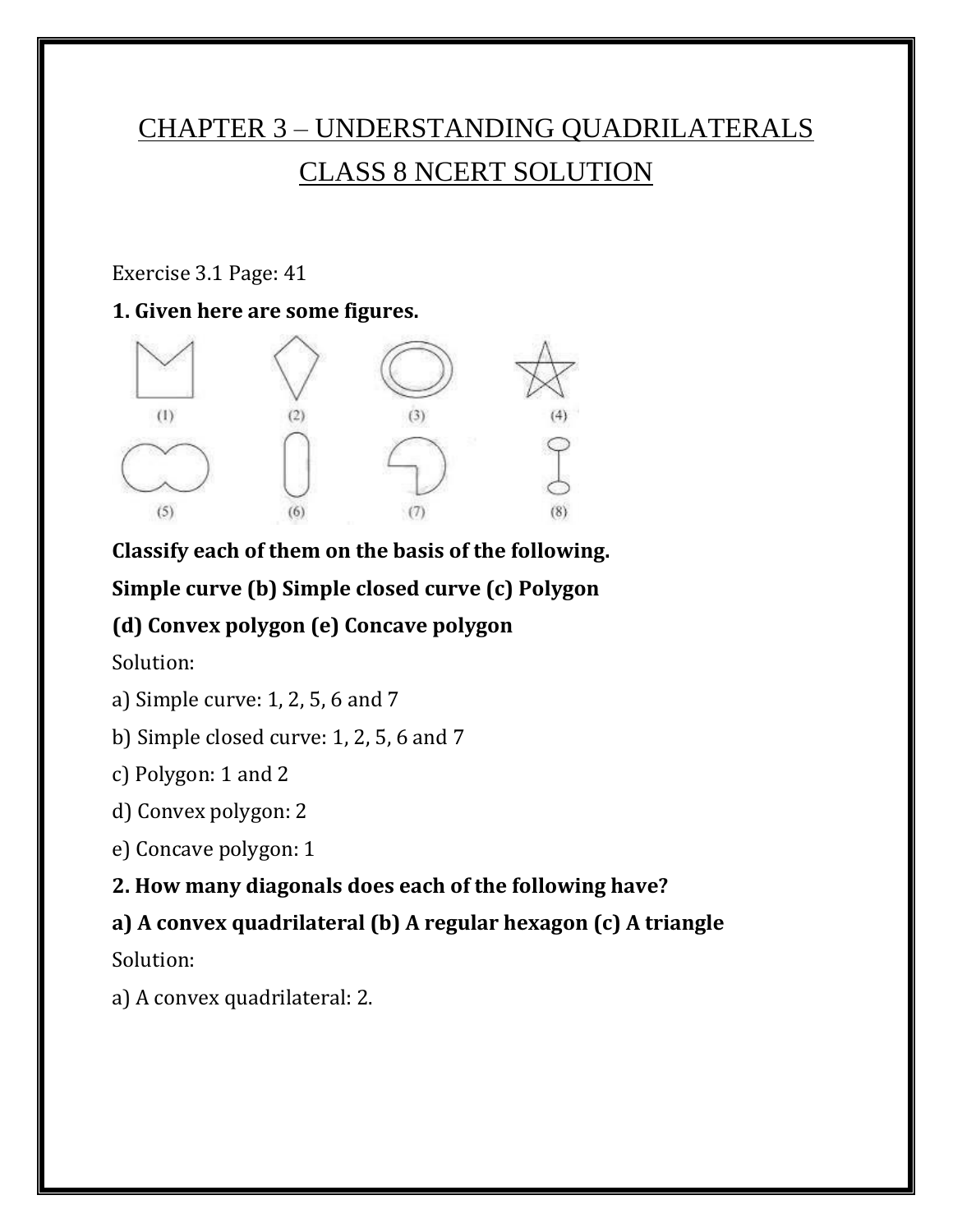

b) A regular hexagon: 9.



c) A triangle: 0



**3. What is the sum of the measures of the angles of a convex quadrilateral? Will this property hold if the quadrilateral is not convex? (Make a non-convex quadrilateral and try!)**

Solution:



Let ABCD be a convex quadrilateral.

From the figure, we infer that the quadrilateral ABCD is formed by two triangles,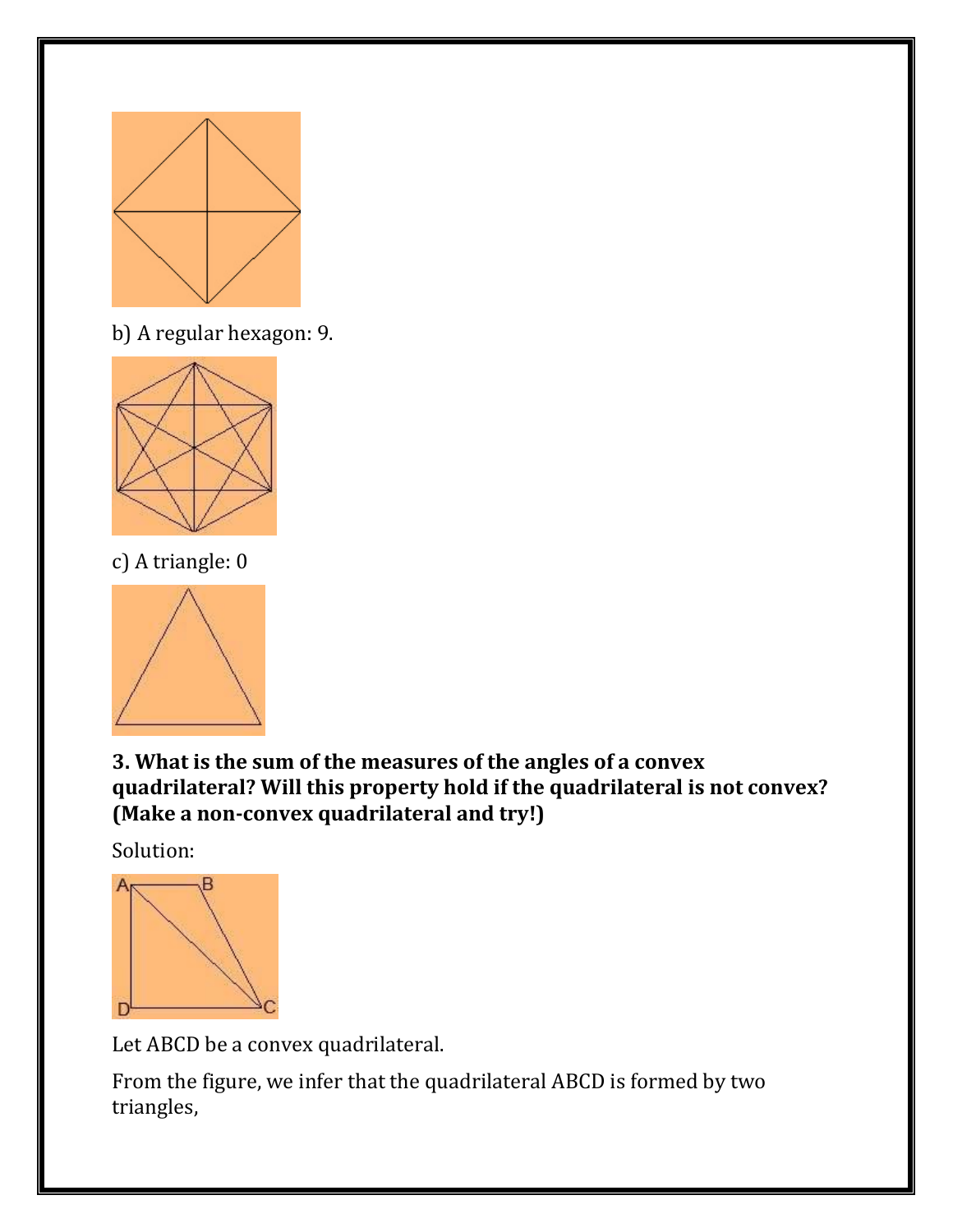i.e. ΔADC and ΔABC.

Since, we know that sum of interior angles of triangle is 180°, the sum of the measures of the angles is  $180^\circ + 180^\circ = 360^\circ$ 



Let us take another quadrilateral ABCD which is not convex .

Join BC, Such that it divides ABCD into two triangles ΔABC and ΔBCD. In ΔABC,

 $\angle$ 1 +  $\angle$ 2 +  $\angle$ 3 = 180 $^{\circ}$  (angle sum property of triangle)

In ΔBCD,

 $\angle$ 4 +  $\angle$ 5 +  $\angle$ 6 = 180 $^{\circ}$  (angle sum property of triangle)

∴, ∠1 + ∠2 + ∠3 + ∠4 + ∠5 + ∠6 = 180 $^{\circ}$  + 180 $^{\circ}$ 

 $\Rightarrow$  ∠1 + ∠2 + ∠3 + ∠4 + ∠5 + ∠6 = 360 $^{\circ}$ 

 $\Rightarrow$  ∠A + ∠B + ∠C + ∠D = 360°

Thus, this property hold if the quadrilateral is not convex.

**4. Examine the table. (Each figure is divided into triangles and the sum of the angles deduced from that.)**

| Figure    |             |                                                    |                                                                                   |                      |
|-----------|-------------|----------------------------------------------------|-----------------------------------------------------------------------------------|----------------------|
| Side      |             |                                                    |                                                                                   |                      |
| Angle sum | $180^\circ$ | $2 \times 180^\circ$<br>$(4-2) \times 180^{\circ}$ | $3 \times 180^\circ$<br>$= (5-2) \times 180^{\circ}$ = $(6-2) \times 180^{\circ}$ | $4 \times 180^\circ$ |

**What can you say about the angle sum of a convex polygon with number of sides? (a) 7 (b) 8 (c) 10 (d) n**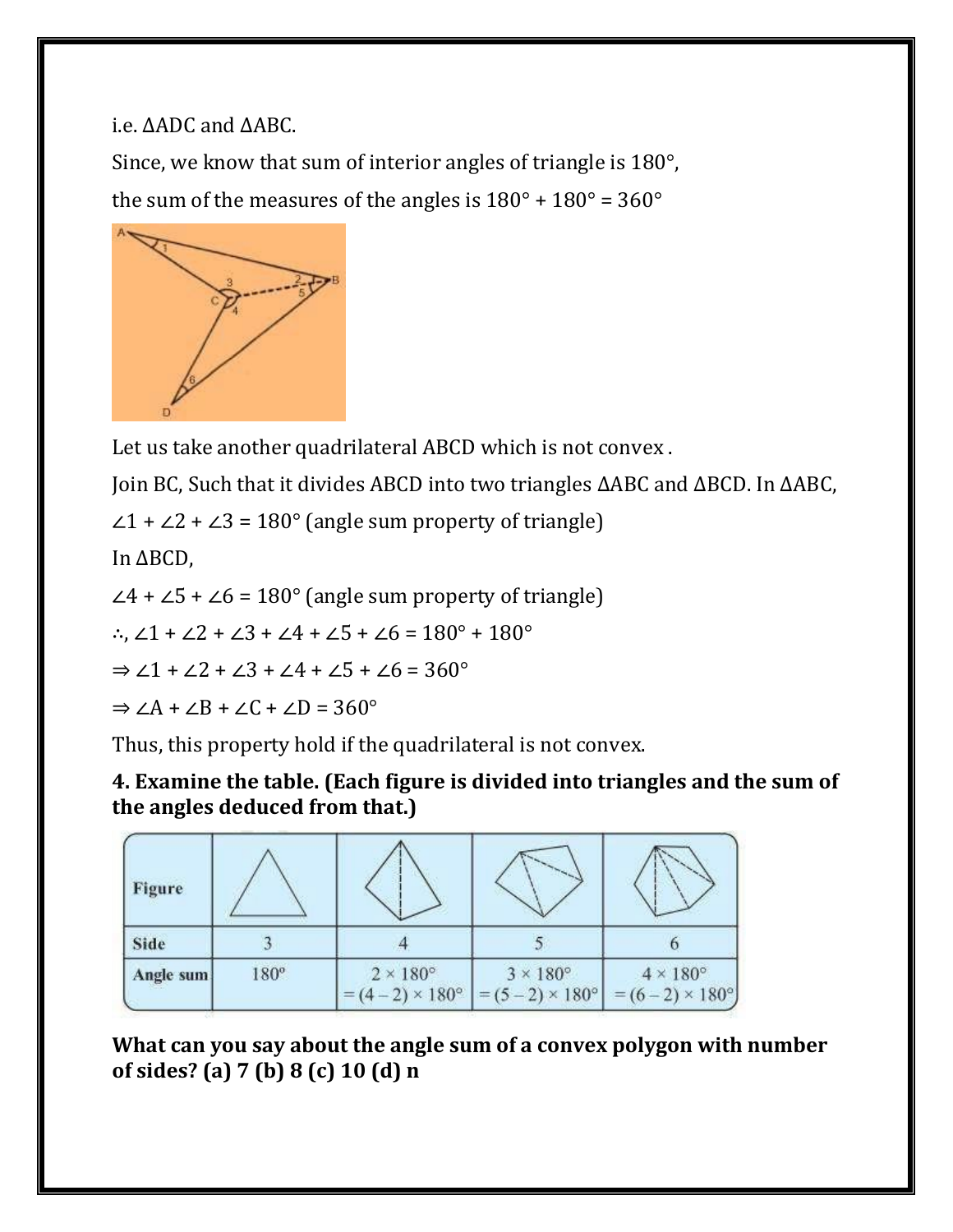```
The angle sum of a polygon having side n = (n-2) \times 180^{\circ}
```

```
a) 7
Here, n = 7Thus, angle sum = (7-2) \times 180^\circ = 5 \times 180^\circ = 900^\circb) 8
Here, n = 8Thus, angle sum = (8-2) \times 180^\circ = 6 \times 180^\circ = 1080^\circc) 10
Here, n = 10Thus, angle sum = (10-2) \times 180^\circ = 8 \times 180^\circ = 1440^\circd) n
Here, n = nThus, angle sum = (n-2) \times 180^\circ
```
# **5. What is a regular polygon?**

# **State the name of a regular polygon of**

# **(i) 3 sides (ii) 4 sides (iii) 6 sides** Solution:

Regular polygon: A polygon having sides of equal length and angles of equal measures is called regular polygon. i.e., A regular polygon is both equilateral and equiangular.

(i) A regular polygon of 3 sides is called equilateral triangle.

(ii) A regular polygon of 4 sides is called square.

(iii) A regular polygon of 6 sides is called regular hexagon.

# **6. Find the angle measure x in the following figures.**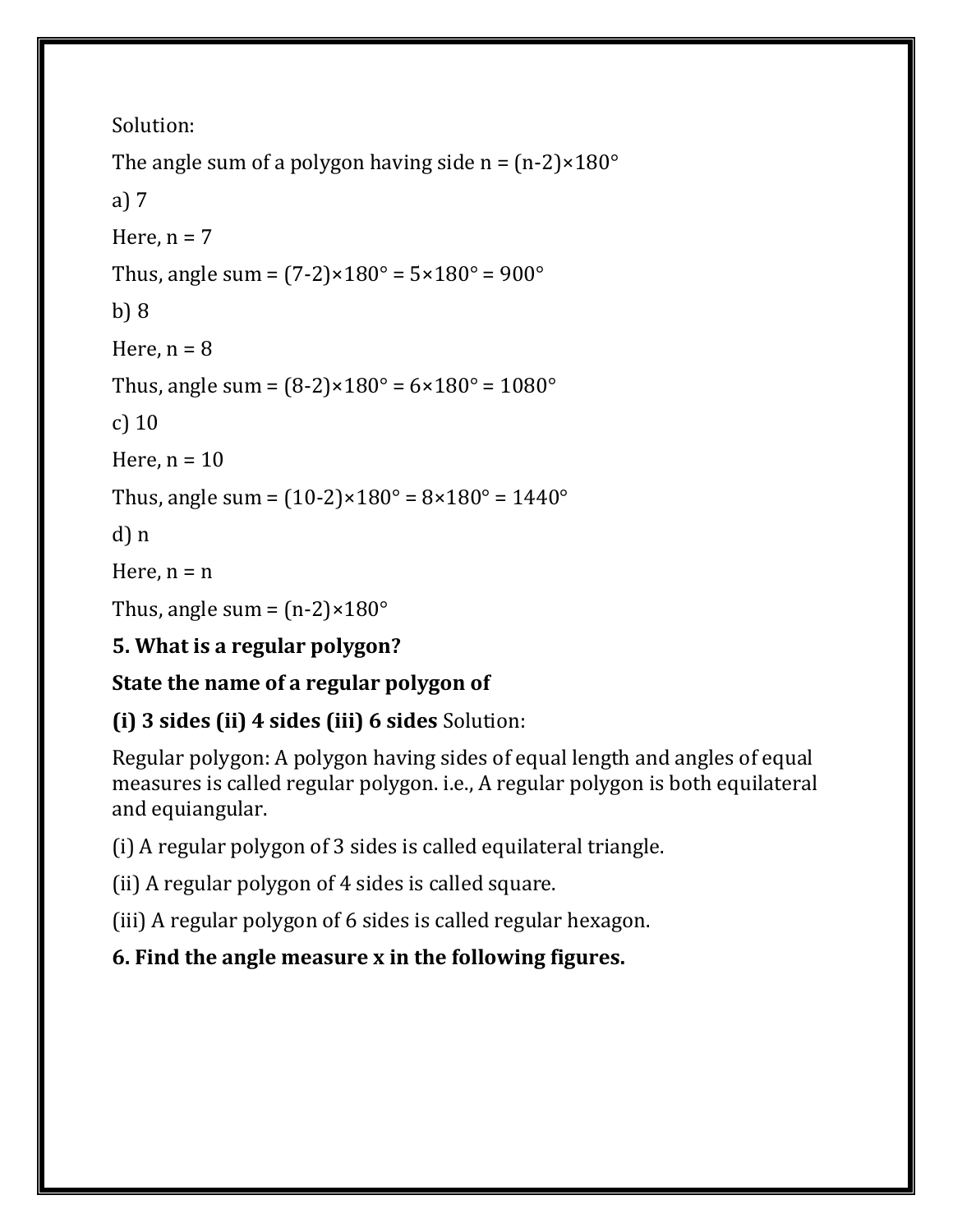

a) The figure is having 4 sides. Hence, it is a quadrilateral. Sum of angles of the quadrilateral = 360°

 $\Rightarrow$  50 $\degree$  + 130 $\degree$  + 120 $\degree$  + x = 360 $\degree$ 

 $\Rightarrow 300^{\circ} + x = 360^{\circ}$ 

 $\Rightarrow$  x = 360 $^{\circ}$  – 300 $^{\circ}$  = 60 $^{\circ}$ 

b) The figure is having 4 sides. Hence, it is a quadrilateral. Also, one side is perpendicular forming right angle.

Sum of angles of the quadrilateral =  $360^\circ$ 

$$
\Rightarrow 90^\circ + 70^\circ + 60^\circ + x = 360^\circ
$$

$$
\Rightarrow 220^{\circ} + x = 360^{\circ}
$$

$$
\Rightarrow x = 360^\circ - 220^\circ = 140^\circ
$$

c) The figure is having 5 sides. Hence, it is a pentagon.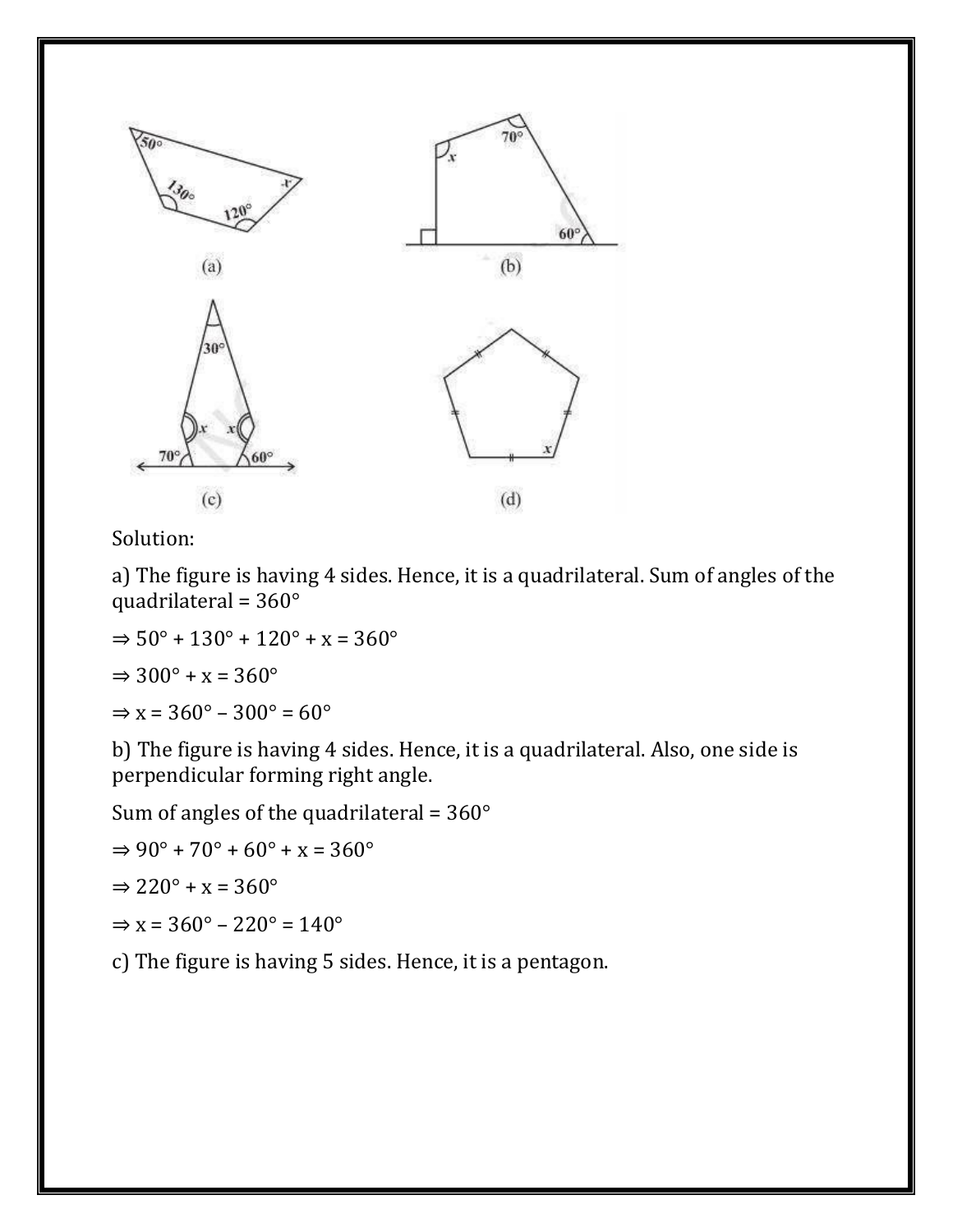

Sum of angles of the pentagon =  $540^{\circ}$  Two angles at the bottom are linear pair.

∴,  $180^{\circ} - 70^{\circ} = 110^{\circ}$  $180^{\circ} - 60^{\circ} = 120^{\circ}$  $\Rightarrow 30^{\circ} + 110^{\circ} + 120^{\circ} + x + x = 540^{\circ}$  $\Rightarrow$  260 $\degree$  + 2x = 540 $\degree$  $\Rightarrow$  2x = 540 $^{\circ}$  – 260 $^{\circ}$  = 280 $^{\circ}$  $\Rightarrow$  2x = 280 $^{\circ}$  $= 140^{\circ}$ 

d) The figure is having 5 equal sides. Hence, it is a regular pentagon. Thus, its all angles are equal.

$$
5x = 540^{\circ}
$$
  
\n
$$
\Rightarrow x = 540^{\circ}/5
$$
  
\n
$$
\Rightarrow x = 108^{\circ}
$$

**7.**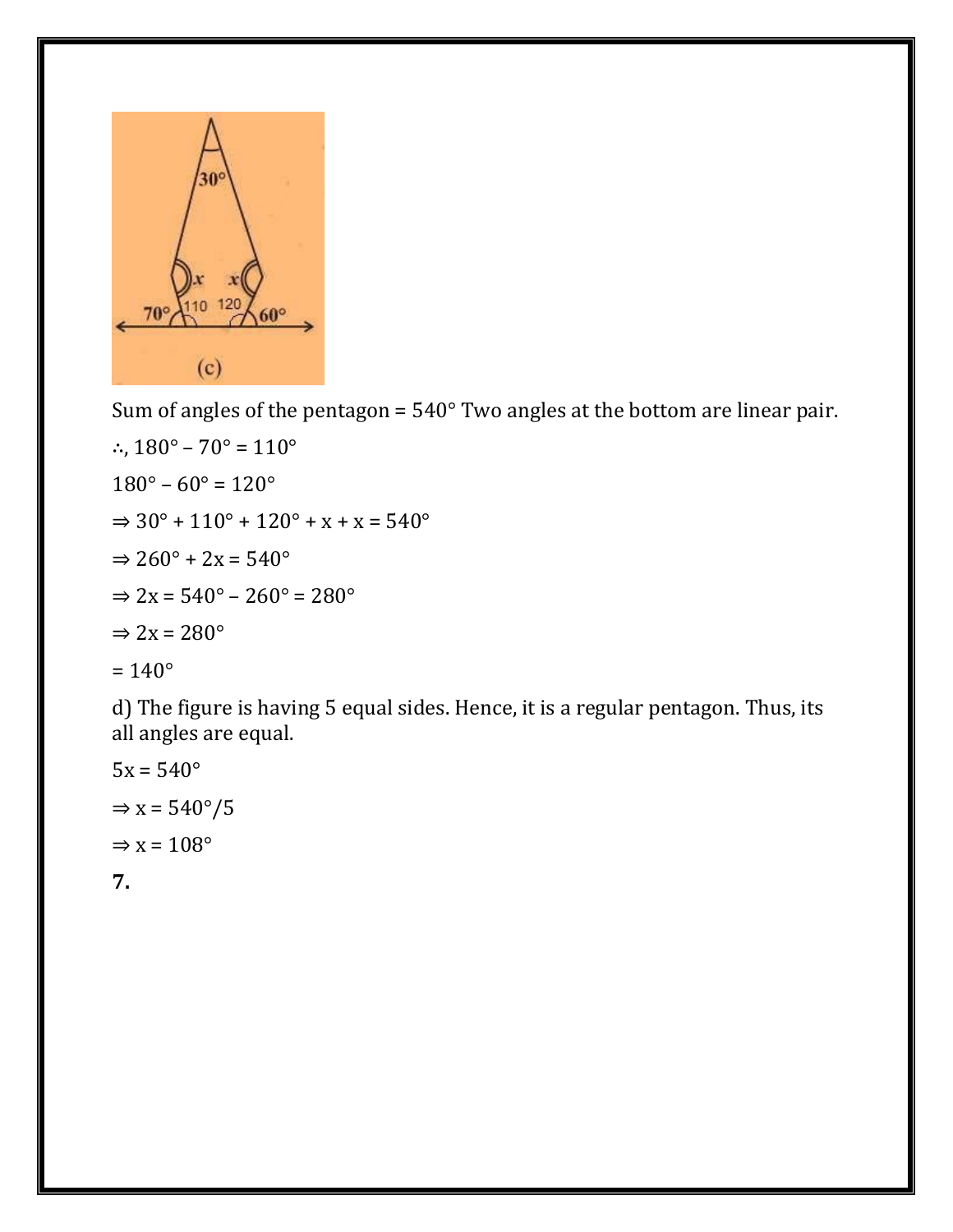909  $30^\circ$ 



(a) Find  $x + y + z$ 

(b) Find  $x+y+z+w$ 

Solution:

a) Sum of all angles of triangle = 180° One side of triangle =  $180^{\circ}$ -  $(90^{\circ} + 30^{\circ}) = 60^{\circ}$  $x + 90^{\circ} = 180^{\circ} \Rightarrow x = 180^{\circ} - 90^{\circ} = 90^{\circ}$  $v + 60^{\circ} = 180^{\circ} \Rightarrow v = 180^{\circ} - 60^{\circ} = 120^{\circ}$  $z + 30^{\circ} = 180^{\circ} \Rightarrow z = 180^{\circ} - 30^{\circ} = 150^{\circ}$  $x + y + z = 90^{\circ} + 120^{\circ} + 150^{\circ} = 360^{\circ}$ b) Sum of all angles of quadrilateral =  $360^\circ$ One side of quadrilateral =  $360^{\circ}$ -  $(60^{\circ} + 80^{\circ} + 120^{\circ})$  =  $360^{\circ}$  –  $260^{\circ}$  =  $100^{\circ}$  $x + 120^{\circ} = 180^{\circ} \Rightarrow x = 180^{\circ} - 120^{\circ} = 60^{\circ}$  $v + 80^{\circ} = 180^{\circ} \Rightarrow v = 180^{\circ} - 80^{\circ} = 100^{\circ}$  $z + 60^{\circ} = 180^{\circ} \Rightarrow z = 180^{\circ} - 60^{\circ} = 120^{\circ}$  $w + 100^{\circ} = 180^{\circ} \Rightarrow w = 180^{\circ} - 100^{\circ} = 80^{\circ}$  $x + v + z + w = 60^{\circ} + 100^{\circ} + 120^{\circ} + 80^{\circ} = 360^{\circ}$ 

Exercise 3.2 Page: 44

**1. Find x in the following figures.**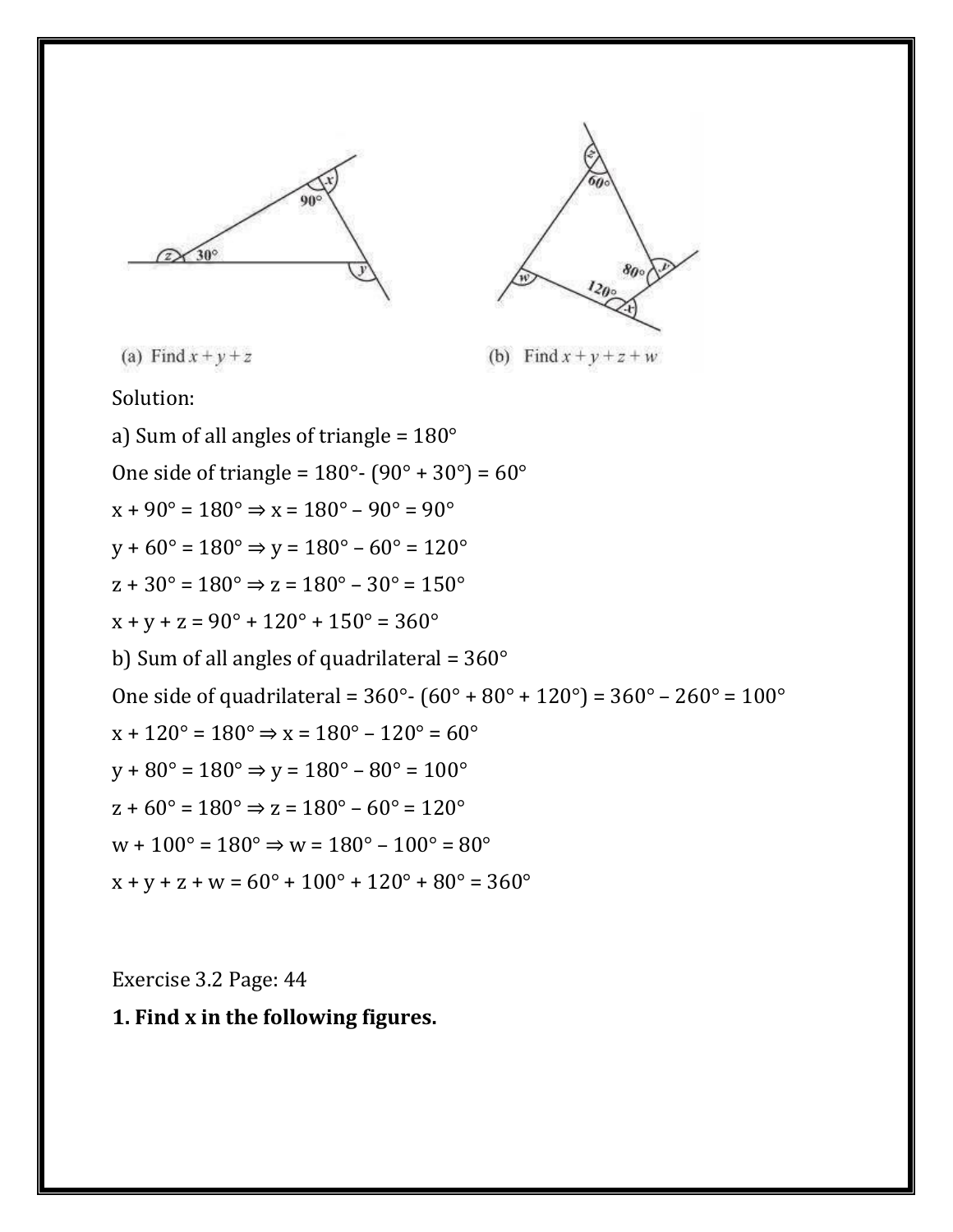



a)



125° + m = 180° ⇒ m = 180° – 125° = 55° (Linear pair)

125° + n = 180° ⇒ n = 180° – 125° = 55° (Linear pair)

 $x = m + n$  (exterior angle of a triangle is equal to the sum of 2 opposite interior 2 angles)

 $\Rightarrow$  x = 55 $\degree$  + 55 $\degree$  = 110 $\degree$ 

b)



Two interior angles are right angles = 90° 70° + m = 180° ⇒ m = 180° – 70° = 110° (Linear pair)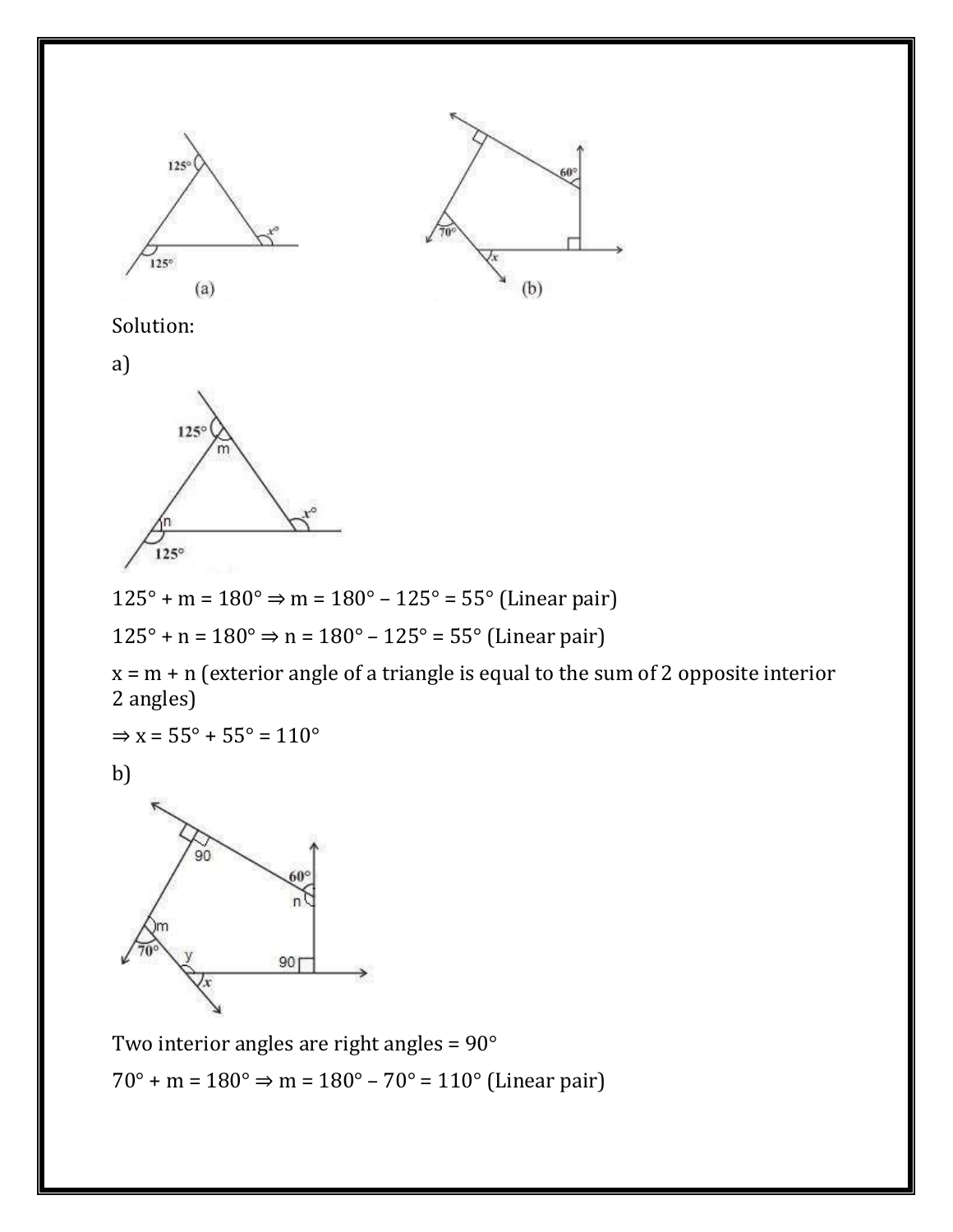$60^\circ$  + m =  $180^\circ$   $\Rightarrow$  m =  $180^\circ$  –  $60^\circ$  =  $120^\circ$  (Linear pair) The figure is having five sides and is a pentagon.

Thus, sum of the angles of pentagon =  $540^{\circ}$  90° +  $90^{\circ}$  +  $110^{\circ}$  +  $120^{\circ}$  +  $v = 540^{\circ}$ 

$$
\Rightarrow 410^{\circ} + y = 540^{\circ} \Rightarrow y = 540^{\circ} - 410^{\circ} = 130^{\circ}
$$

 $x + y = 180^{\circ}$  (Linear pair)

$$
\Rightarrow x + 130^{\circ} = 180^{\circ}
$$

 $\Rightarrow$  x = 180 $^{\circ}$  – 130 $^{\circ}$  = 50 $^{\circ}$ 

#### **2. Find the measure of each exterior angle of a regular polygon of**

#### **(i) 9 sides (ii) 15 sides** Solution:

Sum of angles a regular polygon having side  $n = (n-2) \times 180^\circ$ 

(i) Sum of angles a regular polygon having side  $9 = (9-2) \times 180^\circ = 7 \times 180^\circ =$ 1260°

```
Each interior angle=1260/9 = 140^\circ
```

```
Each exterior angle = 180^\circ - 140^\circ = 40^\circ
```
Or,

Each exterior angle = sum of exterior angles/Number of angles =  $360/9 = 40^{\circ}$ 

(ii) Sum of angles a regular polygon having side  $15 = (15-2) \times 180^\circ$ 

 $= 13 \times 180^{\circ} = 2340^{\circ}$ 

Each interior angle =  $2340/15 = 156^\circ$ 

Each exterior angle =  $180^\circ - 156^\circ = 24^\circ$ 

Or,

Each exterior angle = sum of exterior angles/Number of angles = 360/15 = 24°

#### **3. How many sides does a regular polygon have if the measure of an exterior angle is 24°? Solution:**

Each exterior angle = sum of exterior angles/Number of angles

24°= 360/ Number of sides

 $\Rightarrow$  Number of sides = 360/24 = 15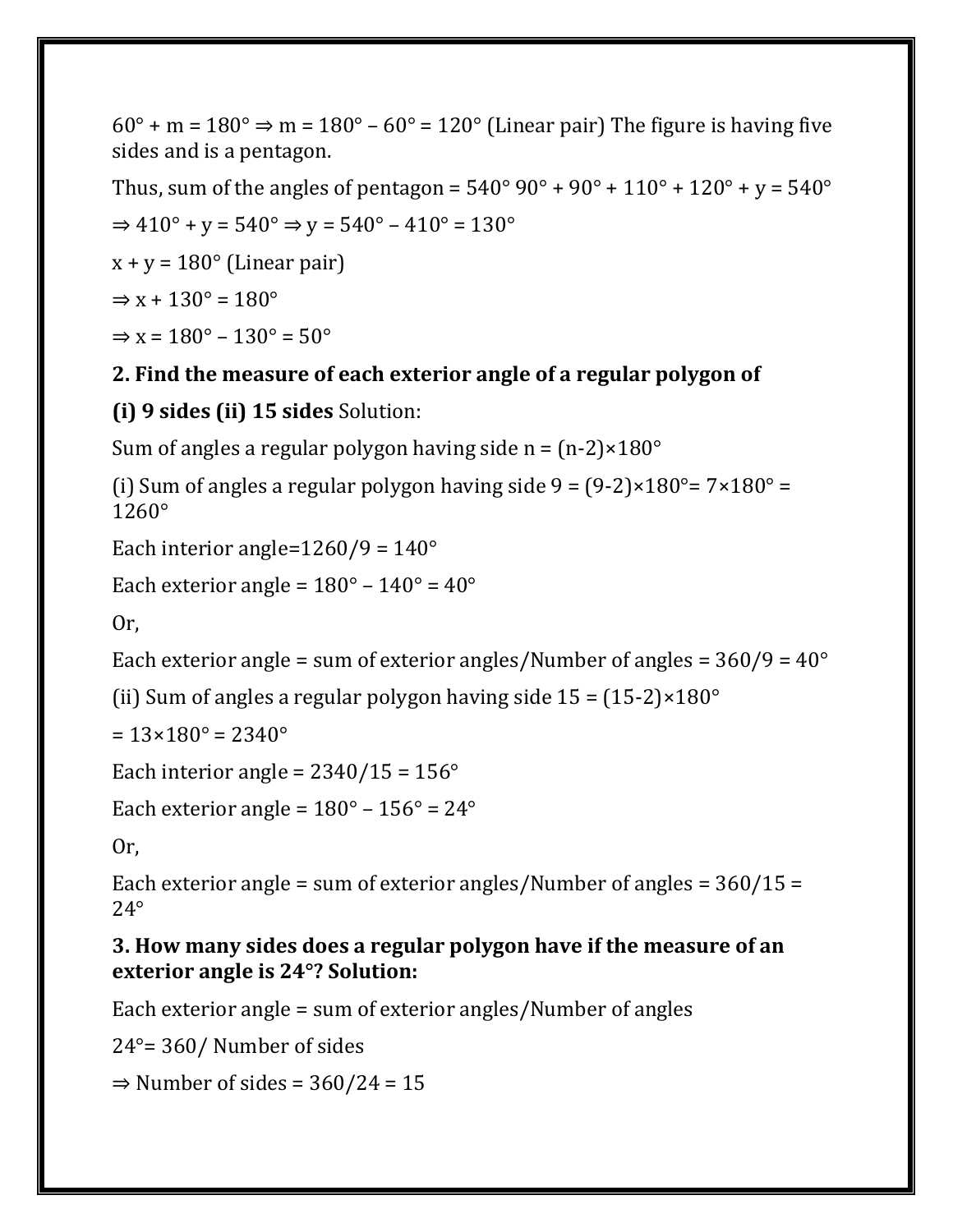Thus, the regular polygon has 15 sides.

4. How many sides does a regular polygon have if each of its interior angles is 165°? Solution:

Interior angle =  $165^\circ$ 

Exterior angle =  $180^\circ - 165^\circ = 15^\circ$ 

Number of sides = sum of exterior angles/ exterior angles

 $\Rightarrow$  Number of sides = 360/15 = 24

Thus, the regular polygon has 24 sides.

**5.**

**a) Is it possible to have a regular polygon with measure of each exterior angle as 22°?**

## **b) Can it be an interior angle of a regular polygon? Why?**

Solution:

a) Exterior angle = 22°

Number of sides = sum of exterior angles/ exterior angle

 $\Rightarrow$  Number of sides = 360/22 = 16.36

No, we can't have a regular polygon with each exterior angle as 22° as it is not divisor of 360.

b) Interior angle =  $22^{\circ}$ 

Exterior angle =  $180^\circ - 22^\circ = 158^\circ$ 

No, we can't have a regular polygon with each exterior angle as 158° as it is not divisor of 360.

6.

**a) What is the minimum interior angle possible for a regular polygon? Why?**

**b) What is the maximum exterior angle possible for a regular polygon?**

Solution: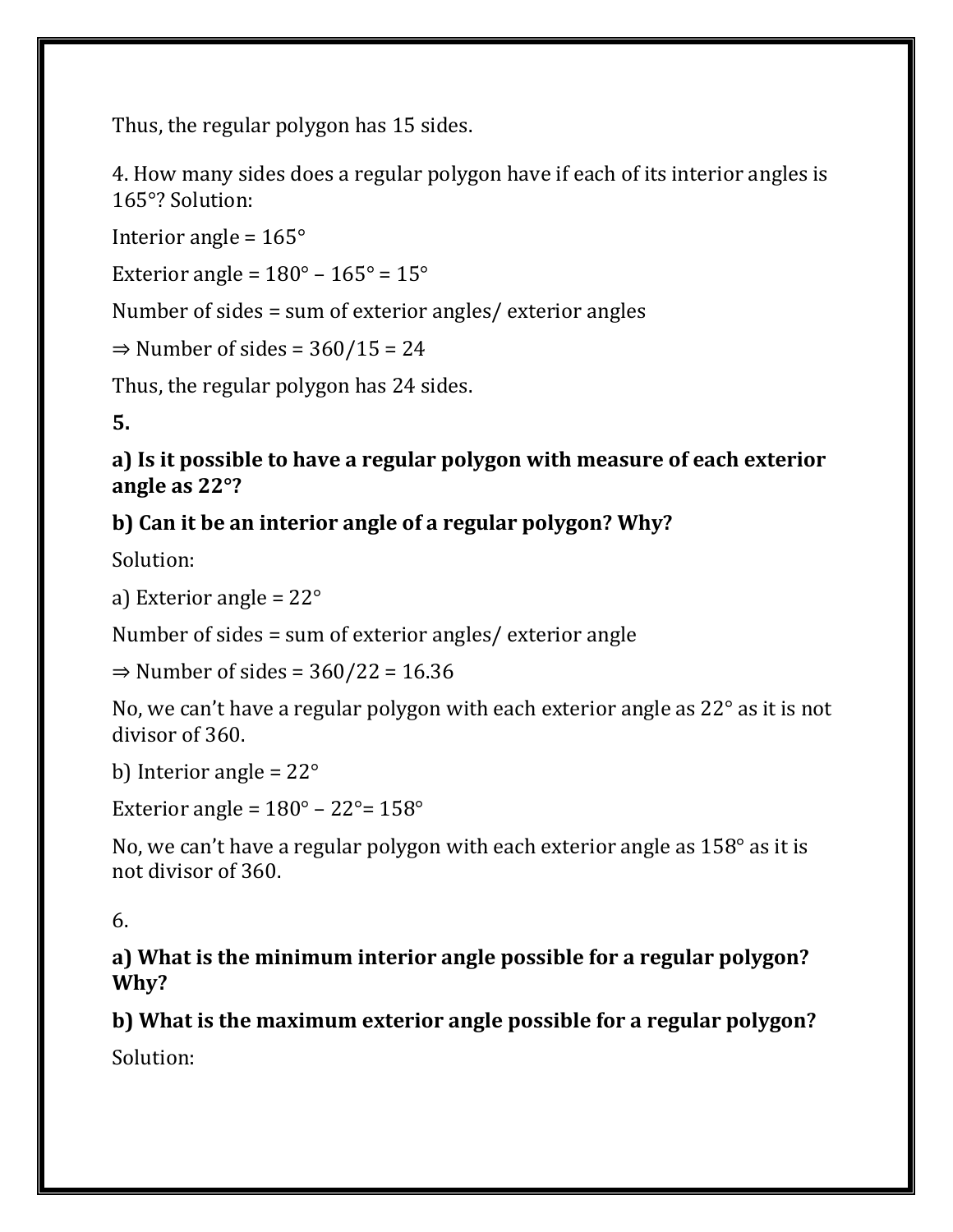a) Equilateral triangle is regular polygon with 3 sides has the least possible minimum interior angle because the regular with minimum sides can be constructed with 3 sides at least.. Since, sum of interior angles of a triangle = 180°

Each interior angle =  $180/3 = 60^{\circ}$ 

b) Equilateral triangle is regular polygon with 3 sides has the maximum exterior angle because the regular polygon with least number of sides have the maximum exterior angle possible. Maximum exterior possible =  $180 - 60^{\circ}$  $= 120^\circ$ 

Exercise 3.3 Page: 50

**1. Given a parallelogram ABCD. Complete each statement along with the definition or property used.**



(i)  $AD =$  …… (ii) ∠DCB = ……

(iii)  $OC =$  …… (iv) m ∠DAB + m ∠CDA = ……

Solution:

(i)  $AD = BC$  (Opposite sides of a parallelogram are equal)

(ii) ∠DCB = ∠DAB (Opposite angles of a parallelogram are equal) (iii)  $OC = OA$ (Diagonals of a parallelogram are equal)

(iv) m ∠DAB + m ∠CDA = 180°

**2. Consider the following parallelograms. Find the values of the unknown x, y, z**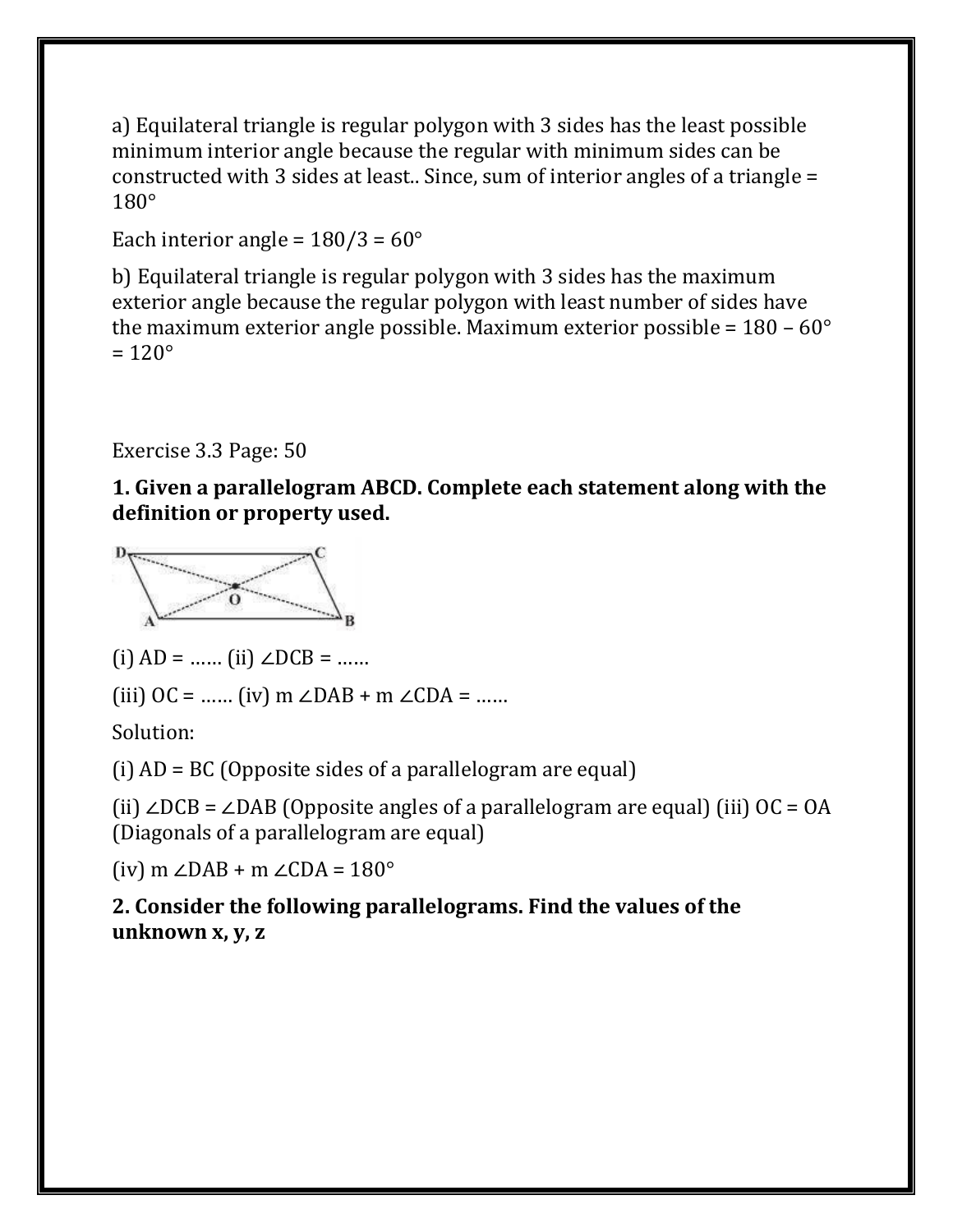

(i)



y = 100° (opposite angles of a parallelogram)

 $x + 100^\circ = 180^\circ$  (Adjacent angles of a parallelogram)

 $\Rightarrow$  x = 180 $^{\circ}$  – 100 $^{\circ}$  = 80 $^{\circ}$ 

 $x = z = 80^\circ$  (opposite angles of a parallelogram)

∴,  $x = 80^\circ$ ,  $y = 100^\circ$  and  $z = 80^\circ$ 



 $50^\circ + x = 180^\circ \Rightarrow x = 180^\circ - 50^\circ = 130^\circ$  (Adjacent angles of a parallelogram) x = y = 130° (opposite angles of a parallelogram)

 $x = z = 130^\circ$  (corresponding angle)

(iii)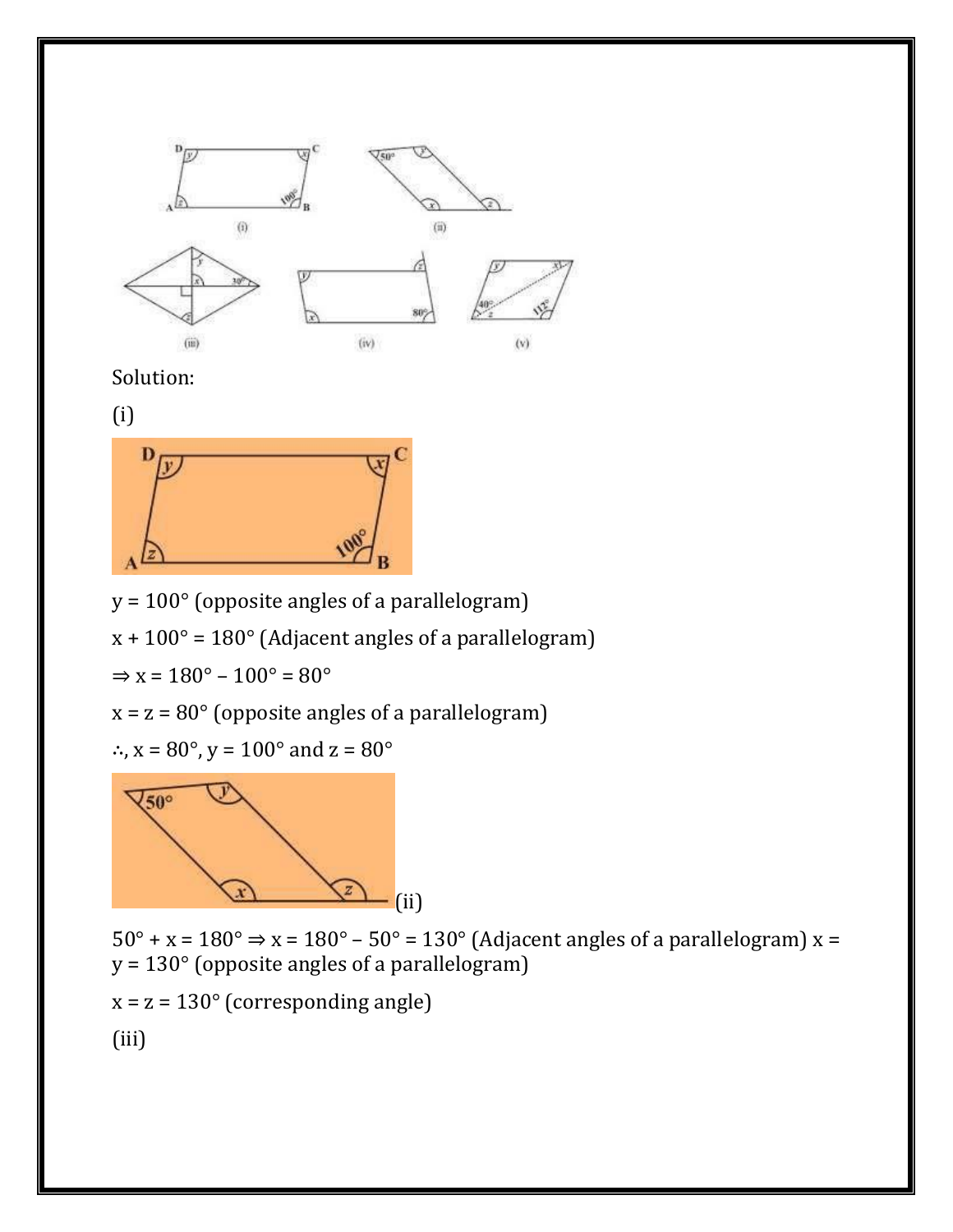

 $x = 90^\circ$  (vertical opposite angles)  $x + y + 30^{\circ} = 180^{\circ}$  (angle sum property of a triangle)  $\Rightarrow 90^{\circ} + y + 30^{\circ} = 180^{\circ}$ 

 $\Rightarrow$  y = 180 $^{\circ}$  – 120 $^{\circ}$  = 60 $^{\circ}$ 

also,  $y = z = 60^\circ$  (alternate angles)

(iv)



 $z = 80^{\circ}$  (corresponding angle)  $z = y = 80^{\circ}$  (alternate angles)  $x + y = 180^{\circ}$ (adjacent angles)

 $\Rightarrow$  x + 80 $^{\circ}$  = 180 $^{\circ}$   $\Rightarrow$  x = 180 $^{\circ}$  – 80 $^{\circ}$  = 100 $^{\circ}$ 

(v)



x=28o  $y = 1120 z = 280$ 

**3. Can a quadrilateral ABCD be a parallelogram if (i) <b>***QD* **+** *QB* = 180°?

**(ii) AB = DC = 8 cm, AD = 4 cm and BC = 4.4 cm?**

 $(iii)$   $\mathbb{Z}A = 70^\circ$  and  $\mathbb{Z}C = 65^\circ$ ?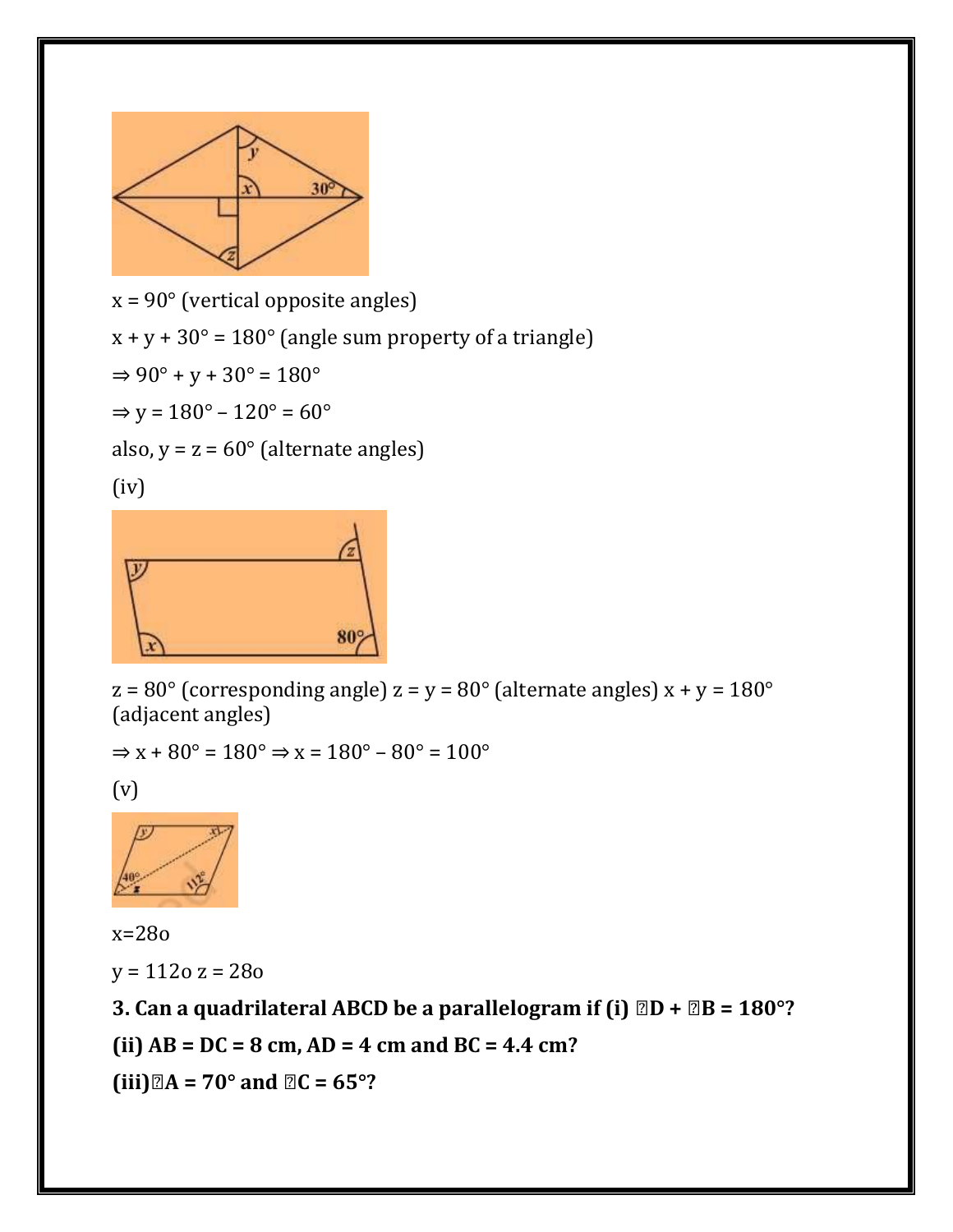(i) Yes, a quadrilateral ABCD be a parallelogram if  $\angle D + \angle B = 180^\circ$  but it should also

fulfilled some conditions which are:

(a) The sum of the adjacent angles should be 180°.

(b) Opposite angles must be equal.

(ii) No, opposite sides should be of same length. Here,  $AD \neq BC$ 

(iii) No, opposite angles should be of same measures.  $\angle A \neq \angle C$ 

## **4. Draw a rough figure of a quadrilateral that is not a parallelogram but has exactly two opposite angles of equal measure.**

Solution:



ABCD is a figure of quadrilateral that is not a parallelogram but has exactly two opposite

angles that is ∠B = ∠D of equal measure. It is not a parallelogram because ∠A ≠ ∠C.

## **5. The measures of two adjacent angles of a parallelogram are in the ratio 3 : 2. Find the measure of each of the angles of the parallelogram.**

Solution:

Let the measures of two adjacent angles ∠A and ∠B be 3x and 2x respectively in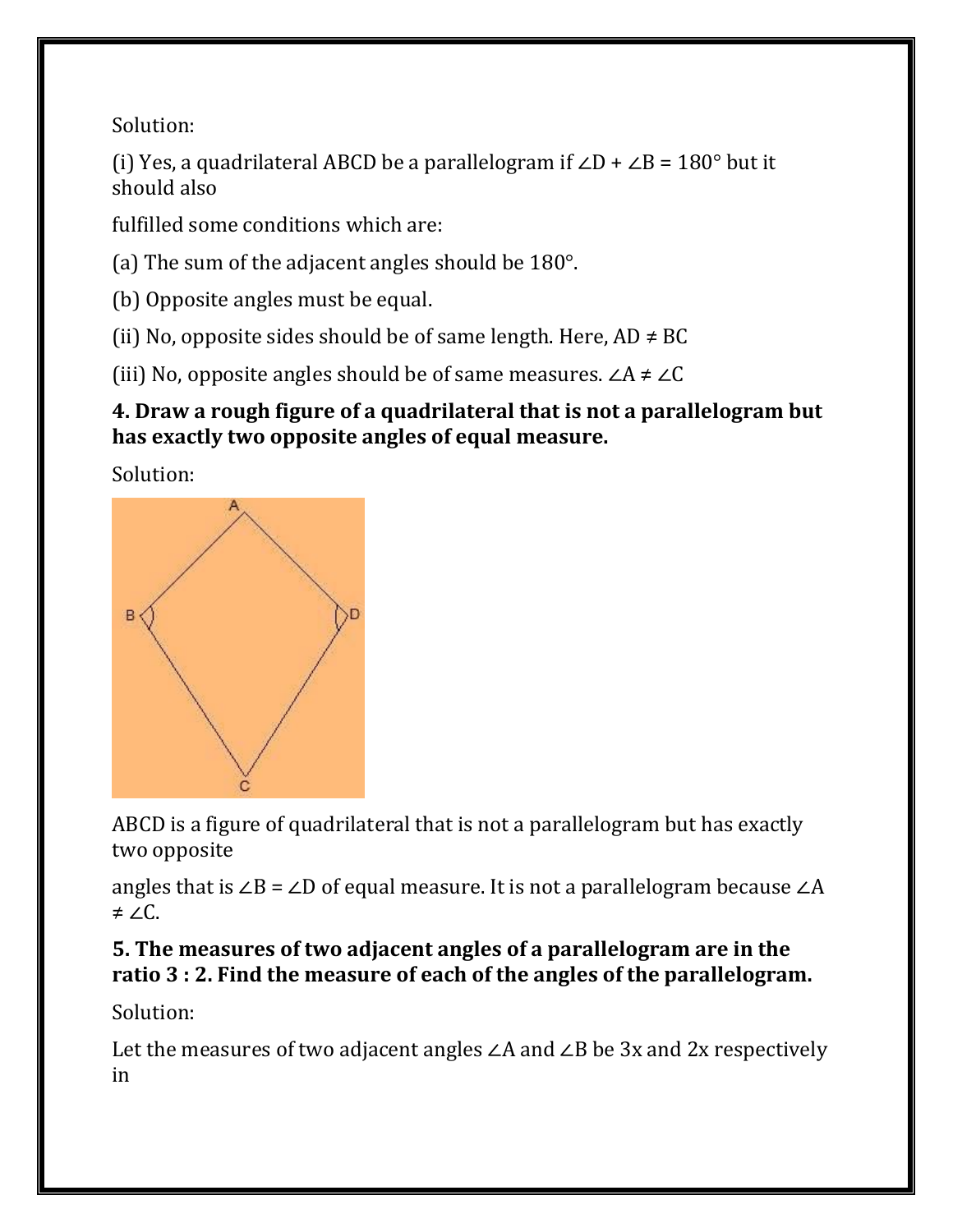parallelogram ABCD.

 $∠A + ∠B = 180°$  $\Rightarrow$  3x + 2x = 180 $^{\circ}$  $\Rightarrow$  5x = 180 $^{\circ}$  $\Rightarrow$  x = 36 $^{\circ}$ 

We know that opposite sides of a parallelogram are equal.

 $\angle A = \angle C = 3x = 3 \times 36^{\circ} = 108^{\circ}$  $∠B = ∠D = 2x = 2 × 36° = 72°$ 

#### **6. Two adjacent angles of a parallelogram have equal measure. Find the measure of each of the angles of the parallelogram.**

Solution:

Let ABCD be a parallelogram.

Sum of adjacent angles of a parallelogram =  $180^\circ$ 

$$
\angle A + \angle B = 180^{\circ}
$$
\n
$$
\Rightarrow 2\angle A = 180^{\circ}
$$
\n
$$
\Rightarrow \angle A = 90^{\circ}
$$
\nalso,  $90^{\circ} + \angle B = 180^{\circ}$   
\n
$$
\Rightarrow \angle B = 180^{\circ} - 90^{\circ} = 90^{\circ}
$$
\n
$$
\angle A = \angle C = 90^{\circ}
$$
\n
$$
\angle B = \angle D = 90
$$

**7. The adjacent figure HOPE is a parallelogram. Find the angle measures x, y and z. State the properties you use to find them.**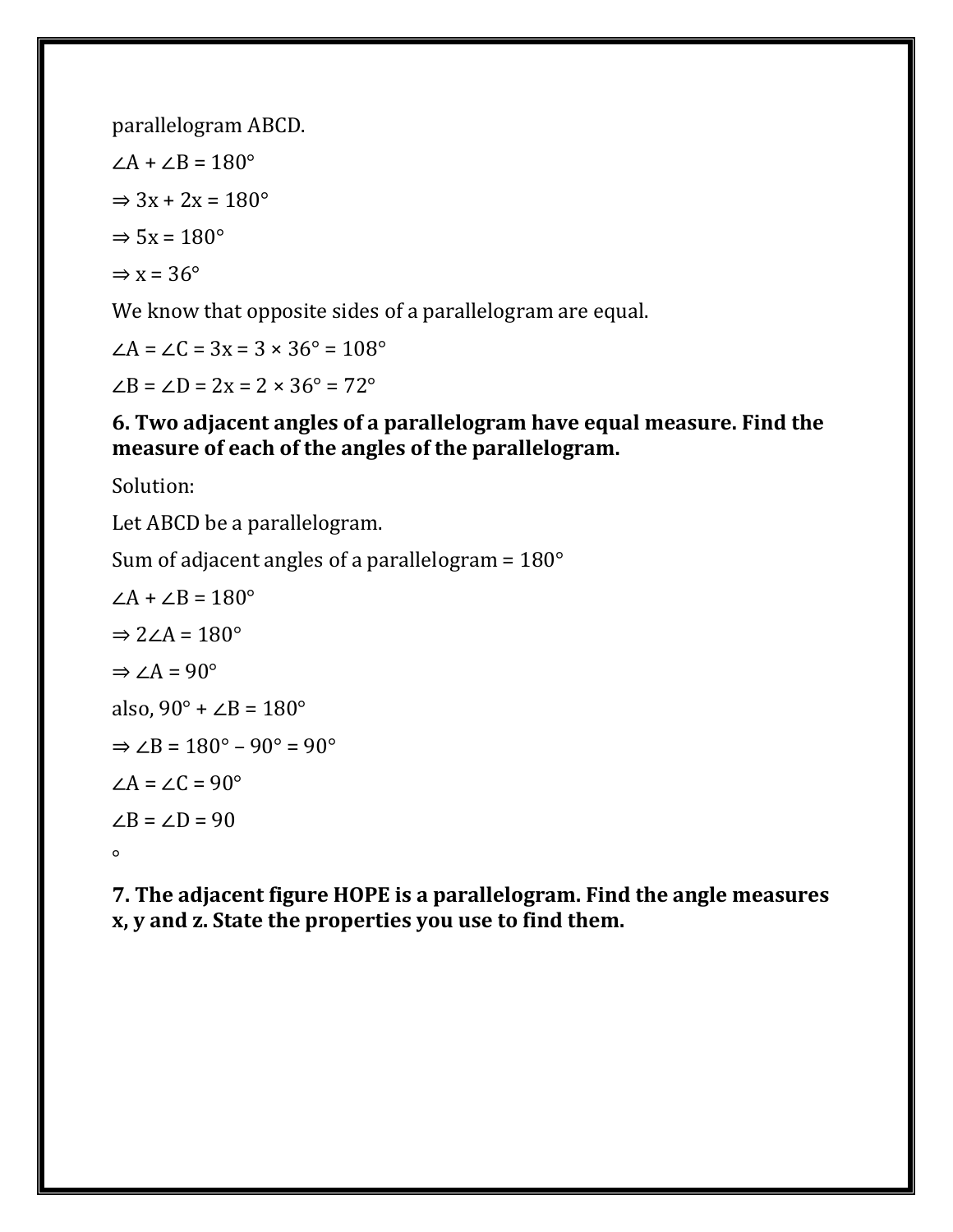

y = 40° (alternate interior angle)

∠P = 70° (alternate interior angle)

 $\angle P = \angle H = 70^{\circ}$  (opposite angles of a parallelogram)

$$
z = \angle H - 40^{\circ} = 70^{\circ} - 40^{\circ} = 30^{\circ}
$$

∠H +  $x = 180^\circ$ 

$$
\Rightarrow 70^{\circ} + x = 180^{\circ}
$$

 $\Rightarrow$  x = 180 $^{\circ}$  – 70 $^{\circ}$  = 110 $^{\circ}$ 

**8. The following figures GUNS and RUNS are parallelograms. Find x and y. (Lengths are in cm)**



Solution:

(i)  $SG = NU$  and  $SN = GU$  (opposite sides of a parallelogram are equal)  $3x = 18$  $x = 18/3$  $\Rightarrow$  x = 6  $3y - 1 = 26$  an d,  $\Rightarrow$  3y = 26 + 1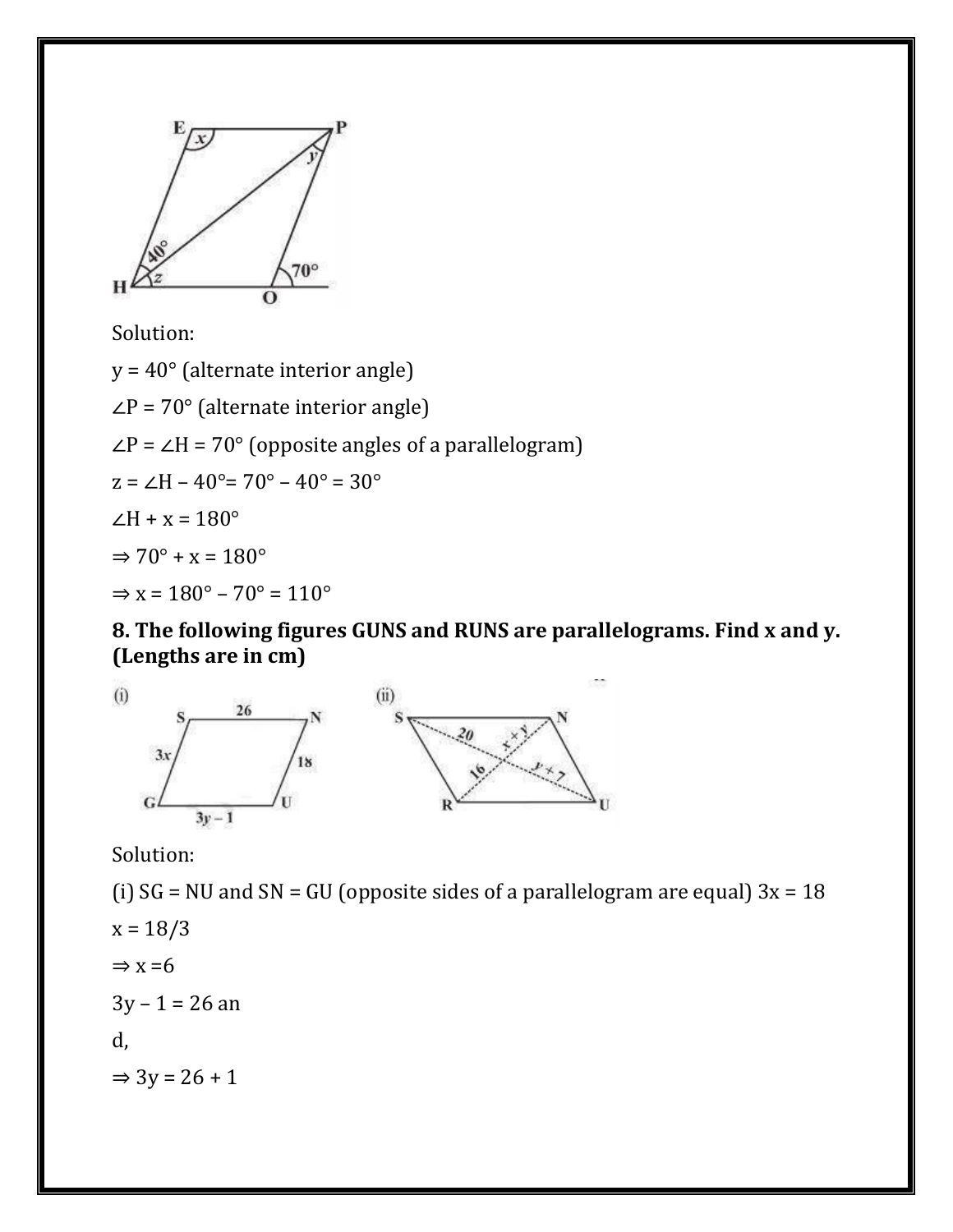$\Rightarrow$  y = 27/3=9  $x = 6$  and  $y = 9$ (ii)  $20 = y + 7$  and  $16 = x + y$  (diagonals of a parallelogram bisect each other) y  $+ 7 = 20$  $\Rightarrow$  y = 20 – 7 = 13 and,  $x + y = 16$  $\Rightarrow$  x + 13 = 16  $\Rightarrow$  x = 16 – 13 = 3  $x = 3$  and  $y = 13$ 

**9. In the above figure both RISK and CLUE are parallelograms. Find the value of x.**



Solution:

 $\angle K + \angle R = 180^\circ$  (adjacent angles of a parallelogram are supplementary)

 $\Rightarrow$  120 $\degree$  +  $\angle$ R = 180 $\degree$ 

 $\Rightarrow$   $\angle R = 180^\circ - 120^\circ = 60^\circ$ 

also, ∠R = ∠SIL (corresponding angles)

 $\Rightarrow$  ∠SIL = 60°

also, ∠ECR = ∠L = 70° (corresponding angles)  $x + 60^\circ + 70^\circ = 180^\circ$  (angle sum of a triangle)

 $\Rightarrow$  x + 130 $\degree$  = 180 $\degree$ 

 $\Rightarrow$  x = 180 $^{\circ}$  – 130 $^{\circ}$  = 50 $^{\circ}$ 

**10. Explain how this figure is a trapezium. Which of its two sides are parallel? (Fig 3.32)**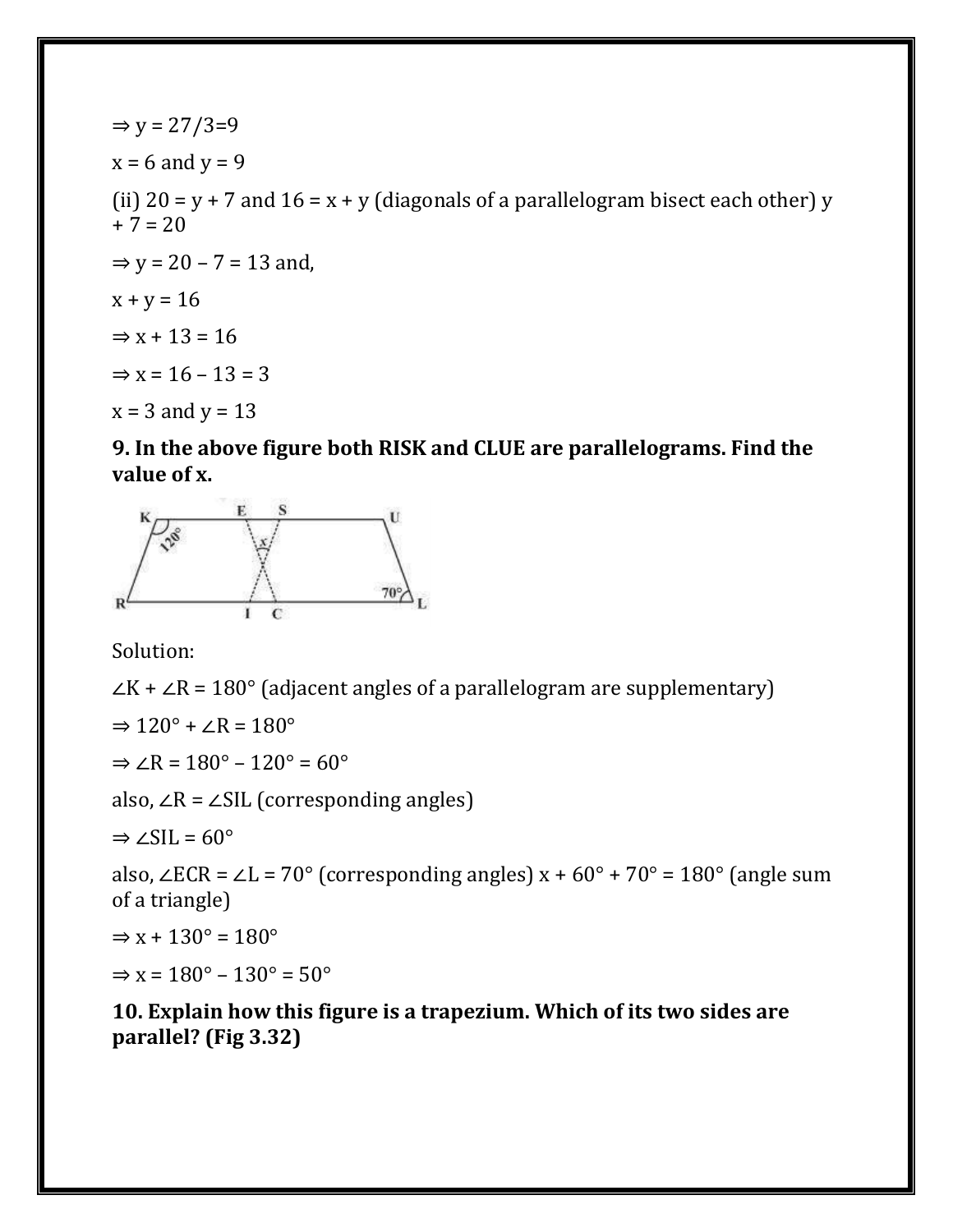

When a transversal line intersects two lines in such a way that the sum of the adjacent angles on the same side of transversal is 180° then the lines are parallel to each other. Here,  $\angle M + \angle L = 100^\circ + 80^\circ = 180^\circ$ 

Thus, MN || LK

As the quadrilateral KLMN has one pair of parallel line therefore it is a trapezium. MN and LK are parallel lines.





Solution:

m∠C + m∠B = 180° (angles on the same side of transversal)

 $\Rightarrow$  m∠C + 120° = 180°

 $\Rightarrow$  m∠C = 180° - 120° = 60°

**12. Find the measure of <b>②P** and **②S** if SP || RQ ? in Fig 3.34. (If you find **m∠R, is there more than one**

**method to find m<b>P?**)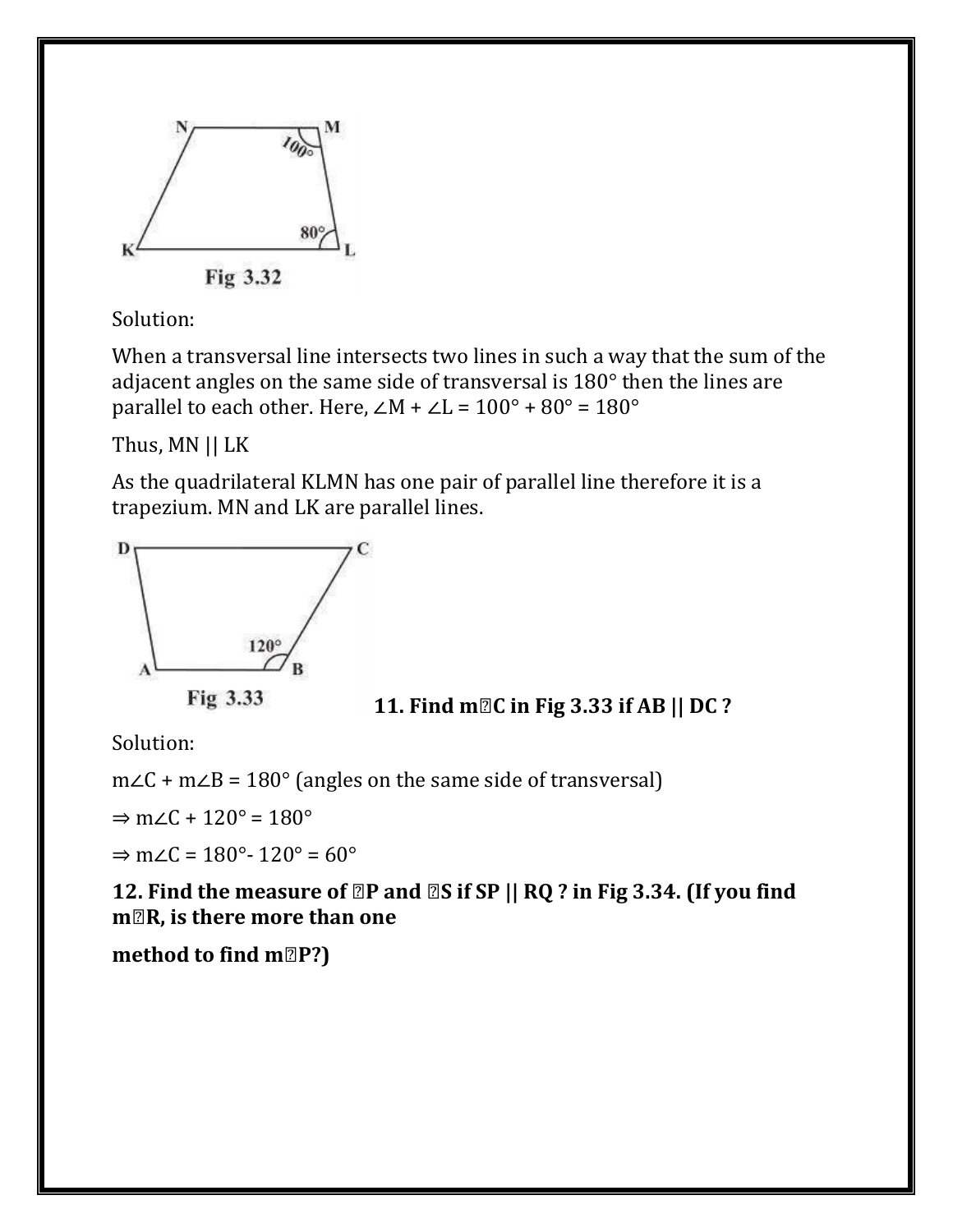

∠P + ∠Q = 180° (angles on the same side of transversal)

 $\Rightarrow$   $\angle P + 130^\circ = 180^\circ$ 

 $\Rightarrow$   $\angle P = 180^\circ - 130^\circ = 50^\circ$ 

also, ∠R + ∠S = 180 $^{\circ}$  (angles on the same side of transversal)

$$
\Rightarrow 90^{\circ} + \angle S = 180^{\circ}
$$

$$
\Rightarrow \angle S = 180^\circ - 90^\circ = 90^\circ
$$

Thus,  $\angle P = 50^\circ$  and  $\angle S = 90^\circ$ 

Yes, there are more than one method to find m∠P.

PQRS is a quadrilateral. Sum of measures of all angles is 360°.

Since, we know the measurement of ∠Q, ∠R and ∠S.

$$
\angle Q = 130^\circ
$$
,  $\angle R = 90^\circ$  and  $\angle S = 90^\circ$   
 $\angle P + 130^\circ + 90^\circ + 90^\circ = 360^\circ$   
 $\Rightarrow \angle P + 310^\circ = 360^\circ$ 

$$
\Rightarrow \angle P = 360^\circ - 310^\circ = 50^\circ
$$

Exercise 3.4 Page: 55

**1. State whether True or False.**

**(a) All rectangles are squares.**

**(b) All rhombuses are parallelograms.**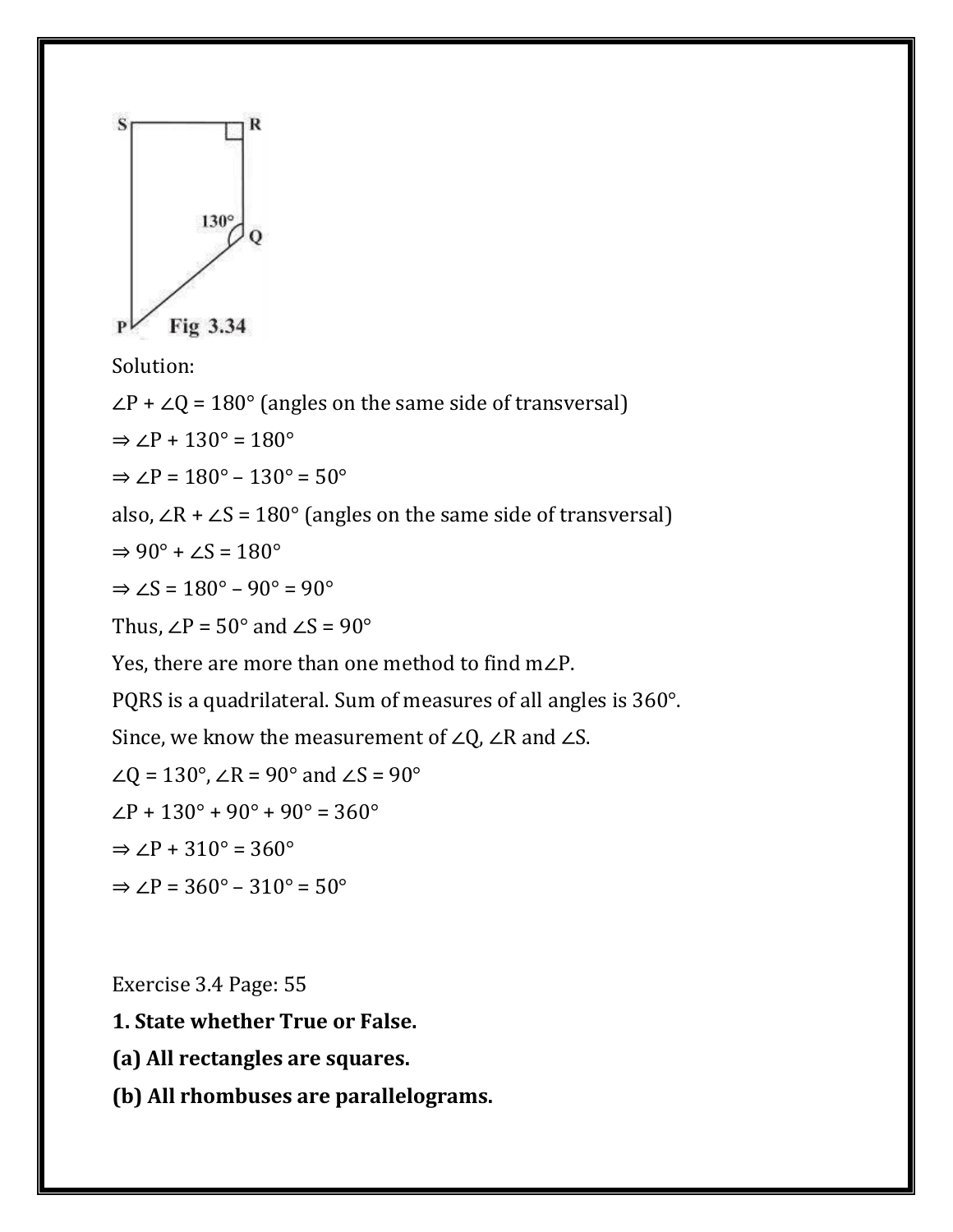**(c) All squares are rhombuses and also rectangles.**

**(d) All squares are not parallelograms.**

**(e) All kites are rhombuses.**

**(f) All rhombuses are kites.**

**(g) All parallelograms are trapeziums.**

## **(h) All squares are trapeziums.**

Solution:

(a) False.

Because, all square are rectangles but all rectangles are not square.

(b) True

(c) True

(d) False.

Because, all squares are parallelograms as opposite sides are parallel and opposite angles are equal.

(e) False.

Because, for example, a length of the sides of a kite are not of same length.

(f) True

(g) True

(h) True

**2. Identify all the quadrilaterals that have.**

# **(a) four sides of equal length (b) four right angles**

Solution:

(a) Rhombus and square have all four sides of equal length.

(b) Square and rectangle have four right angles.

# **3. Explain how a square is.**

## **(i) a quadrilateral (ii) a parallelogram (iii) a rhombus (iv) a rectangle** Solution

(i) Square is a quadrilateral because it has four sides.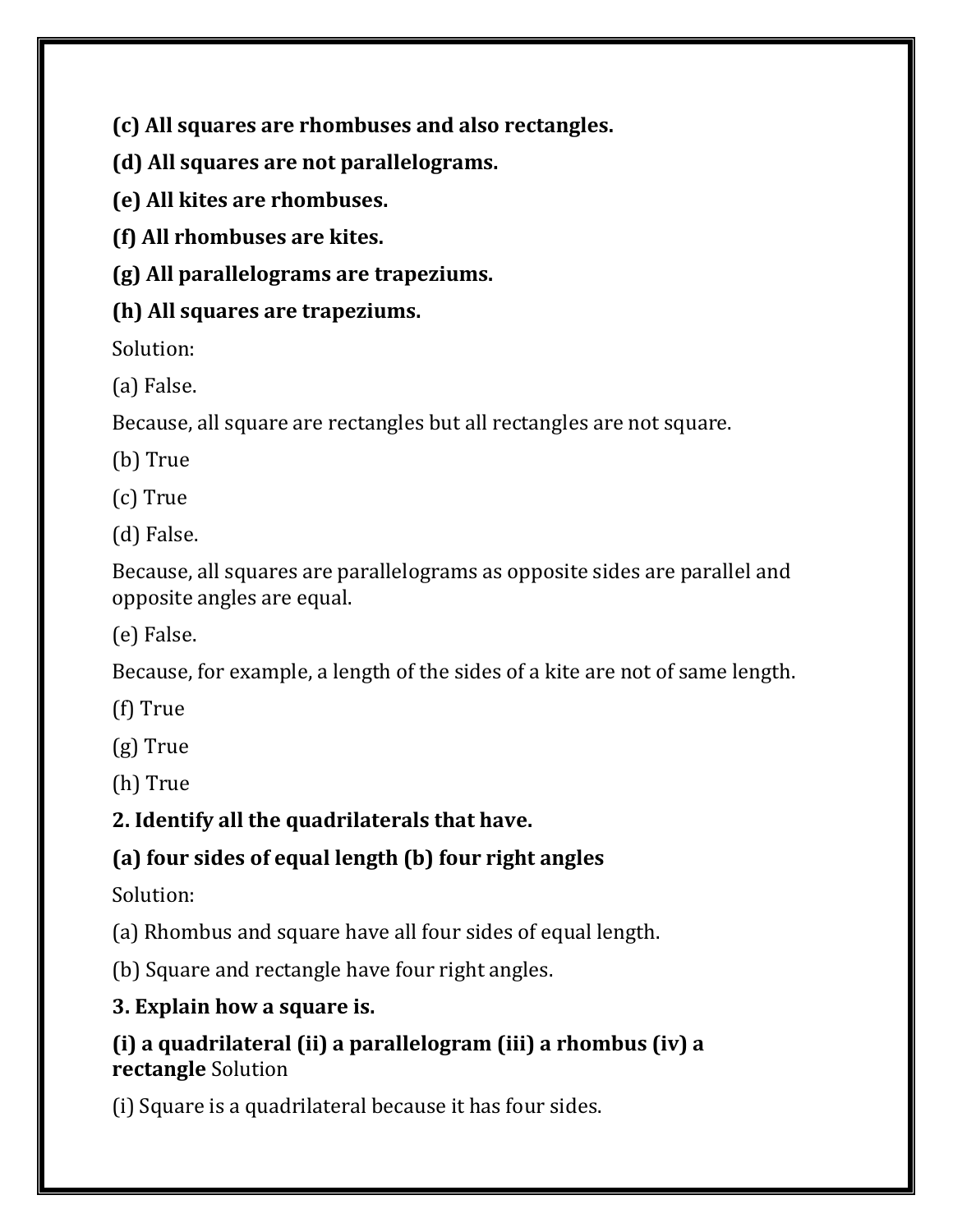(ii) Square is a parallelogram because it's opposite sides are parallel and opposite angles are equal.

(iii) Square is a rhombus because all the four sides are of equal length and diagonals bisect at right angles.

(iv)Square is a rectangle because each interior angle, of the square, is  $90^{\circ}$ 

## **4. Name the quadrilaterals whose diagonals.**

#### **(i) bisect each other (ii) are perpendicular bisectors of each other (iii) are equal** Solution

(i) Parallelogram, Rhombus, Square and Rectangle

(ii) Rhombus and Square

(iii)Rectangle and Square

## **5. Explain why a rectangle is a convex quadrilateral. Solution**

Rectangle is a convex quadrilateral because both of its diagonals lie inside the rectangle.

#### **6. ABC is a right-angled triangle and O is the mid-point of the side opposite to the right angle. Explain why O is equidistant from A, B and C. (The dotted lines are drawn additionally to help you).**



Solution

AD and DC are drawn so that AD || BC and AB || DC

 $AD = BC$  and  $AB = DC$ 

ABCD is a rectangle as opposite sides are equal and parallel to each other and all the

interior angles are of 90°.

In a rectangle, diagonals are of equal length and also bisects each other.

Hence,  $AO = OC = BO = OD$